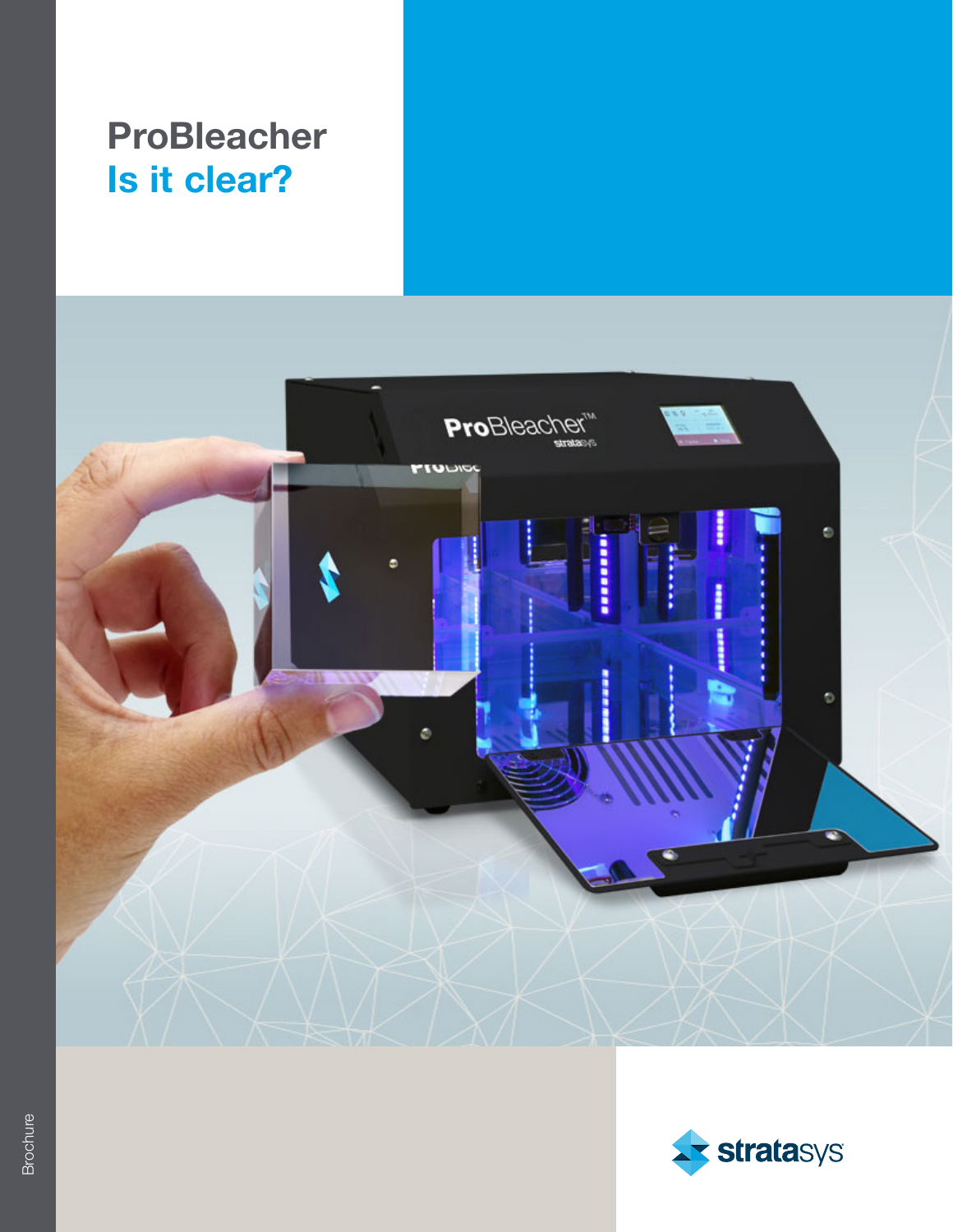# Is it clear?

### Introducing ProBleacher™

Those who seek true transparency and no color residue from their 3D printed parts understand the importance of photobleaching.

Proper PolyJet™ photobleaching requires the right equipment and specific functions, such as wavelength and intensity light source, time and temperature control. Anything less will not deliver the maximum transparency you need.

VeroClear™, VeroUltra™Clear and VeroUltra™ClearS models are fully compatible with the ProBleacher.

#### Easy-to-use, touchscreen control

One-touch presets make ProBleacher a cinch to operate. Put your part in the chamber and press run. That's it. There is nothing more to do. When the temperature reaches the set point, the photobleaching process begins. When the process is complete, everything shuts off automatically.

If you're the type that likes to tweak settings, don't fret — there's a custom mode just for you. It's all about choice.

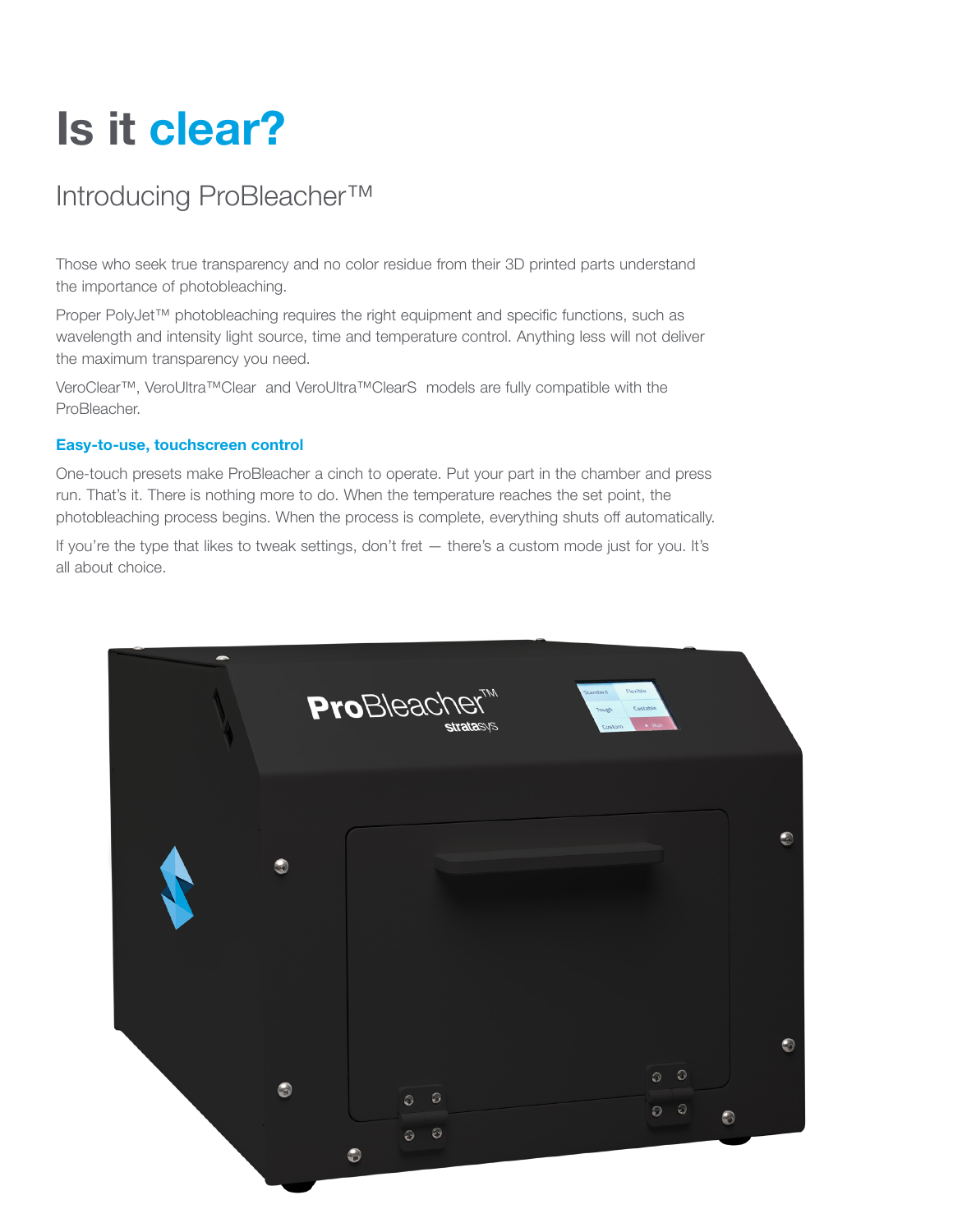

#### Laboratory-grade build quality

- 1. Powder Coated Steel Enclosure
- 2. Powder Coated Aluminum Hinges and Handle
- 3. Stainless Steel Fasteners
- 4. Precision Reflective Panels Imported from Italy
- 5. Polycarbonate Work Surface

#### LED lamps

- 1. Low Cost
- 2. Long Life
- 3. User Replaceable
- 4. Rotatable
- 5. Large Built-In Heat Sinks

#### ProBleacher Features

- Status Indicators for Heat, Lamps and Door
- Laboratory-Grade Construction
- Highly Reflective Interior
- One-Touch Presets
- Touchscreen UI
- Customizable Settings
- Temperature Control (Off, 30 60°C)
- Timer Control (5 min. 12 hrs.)
- Auto Start and Shutdown
- Blue Lamp Technology
- Large Chamber
- Simple Operation







Touchscreen UI Large Chamber International Power Options



Timer Control (5 Minutes-12 Hours)



Long Life, Replaceable Lamps